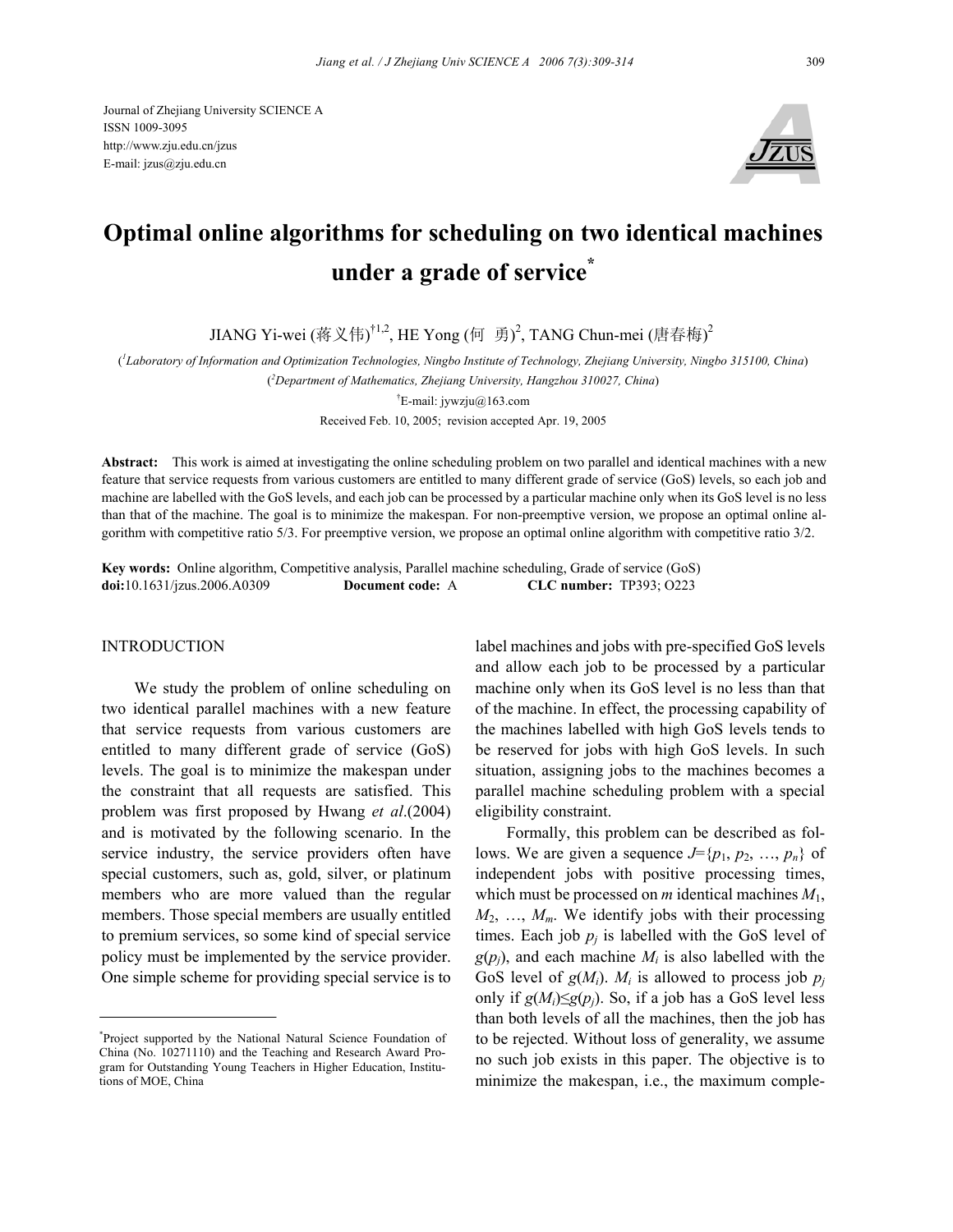tion time of all jobs. This problem is called parallel machine scheduling with GoS eligibility (Hwang *et al*., 2004).

We consider online algorithms in this paper, so we assume that jobs arrive in online over list. That is to say, jobs arrive one by one and are required to be scheduled irrevocably on machines as soon as they are given, without any knowledge of the jobs that will arrive later. If we have full information on the job data before constructing a schedule, it is called offline. Algorithms for an online/offline problem are called online/offline algorithms.

Both non-preemptive and preemptive algorithms are considered in this paper. For a preemptive algorithm, a job may be cut into a few pieces for assignment to possibly different machines, in non-overlapping time slots. For a non-preemptive algorithm, jobs are not allowed to be cut and have to be processed continuously on a machine. Note that in online algorithm design, we may get benefit to introduce idle time between two consecutive jobs on the same machine and fill it for the subsequent jobs, especially for preemptive algorithms, see for example, references (Epstein and Favrholdt, 2002; He and Jiang, 2004). But it may violate a basic service rule of first-come-first serve for jobs assigned to the same machine, so, in this paper we assume that idle time is not allowed to be introduced before the last job is completed.

The performance of an online algorithm is measured by its competitive ratio. For a job sequence *J* and an algorithm *A*, let  $c^A$ (*J*) (or in short  $c^A$ ) denote the makespan produced by *A* and let  $c^*(J)$  (or in short *c \** ) denote the optimal makespan in an offline version. Then the competitive ratio of *A* is defined as  $R_A$ =sup $\{c^A(J)/c^*(J)\}$ . An online problem has a lower bound  $\rho$  if no online deterministic algorithm has a competitive ratio smaller than *ρ*. An online algorithm is called optimal if its competitive ratio matches the lower bound.

Clearly, the offline version of this problem is NP-hard. Note that Lenstra *et al*.(1990) proposed a binary search algorithm based on linear programming with makespan no more than 2 times the optimum for the most general problem of unrelated parallel machine scheduling, which certainly covers the problem under consideration. Recently, for the problem under consideration, Hwang *et al*.(2004) presented an offline algorithm LG-LPT with makespan no more than 5/4-times the optimum for *m*=2, and (2−1/(*m*−1)) times the optimum for *m*≥3. For the online version, Azar *et al*.(1995) presented an online algorithm with competitive ratio  $log_22m$  for any m. In particular, the competitive ratio turns into 2 for *m*=2. However, all the results are for non-preemptive algorithms, and no result is obtained in the literature for preemptive algorithms of the considered problem.

In this paper, we will consider the online version of this problem on two identical machines. Without loss of generality, we assume that  $g(M_i)=i$ ,  $i=1,2$ . Since if both machines have the same GoS level, the problem becomes the classical parallel machine scheduling aimed at minimizing the makespan, which has been extensively studied in the literature. We will propose an optimal non-preemptive online algorithm with competitive ratio 5/3, which greatly improves the known upper bound 2 (Azar *et al.*, 1995), and will consider the preemptive case and present an optimal preemptive online algorithm with competitive ratio 3/2.

Note that as pointed out in (Hwang *et al*., 2004), the offline version of two identical machine cases is equivalent to parallel machine scheduling with non-simultaneous machine available time (Lee, 1991; Lin *et al*., 1997; Lee *et al*., 2000). However, for the online version, these two problems are definitely different, and an online algorithm for one problem cannot be applied to another directly.

The rest of the paper is organized as follows. Section 2 gives some basic notations and lower bounds for the problem. Section 3 presents an optimal non-preemptive online algorithm. Finally, Section 4 presents an optimal preemptive online algorithm.

## PRELIMINARY

To simplify the presentation, we use the following notations in the remainder of the paper. Define moment *j*≥0 as the moment right after the *j*th job is scheduled. Denote  $T_j = \sum_{i=1}^j$  $j = \sum_{i=1} P_i$  $T_i = \sum p$  $=\sum_{i=1}^{n} p_i$  and  $p_j^{\max} = \max\{p_k \mid k\}$ 1,...,*j*}. Let  $L^i_j$  denote the completion time of ma-

chine  $M_i$  at moment *j* in an online algorithm  $A$ ,  $i=1,2$ . Let  $L_j^A$  and  $L_j^*$  be the current makespan yielded by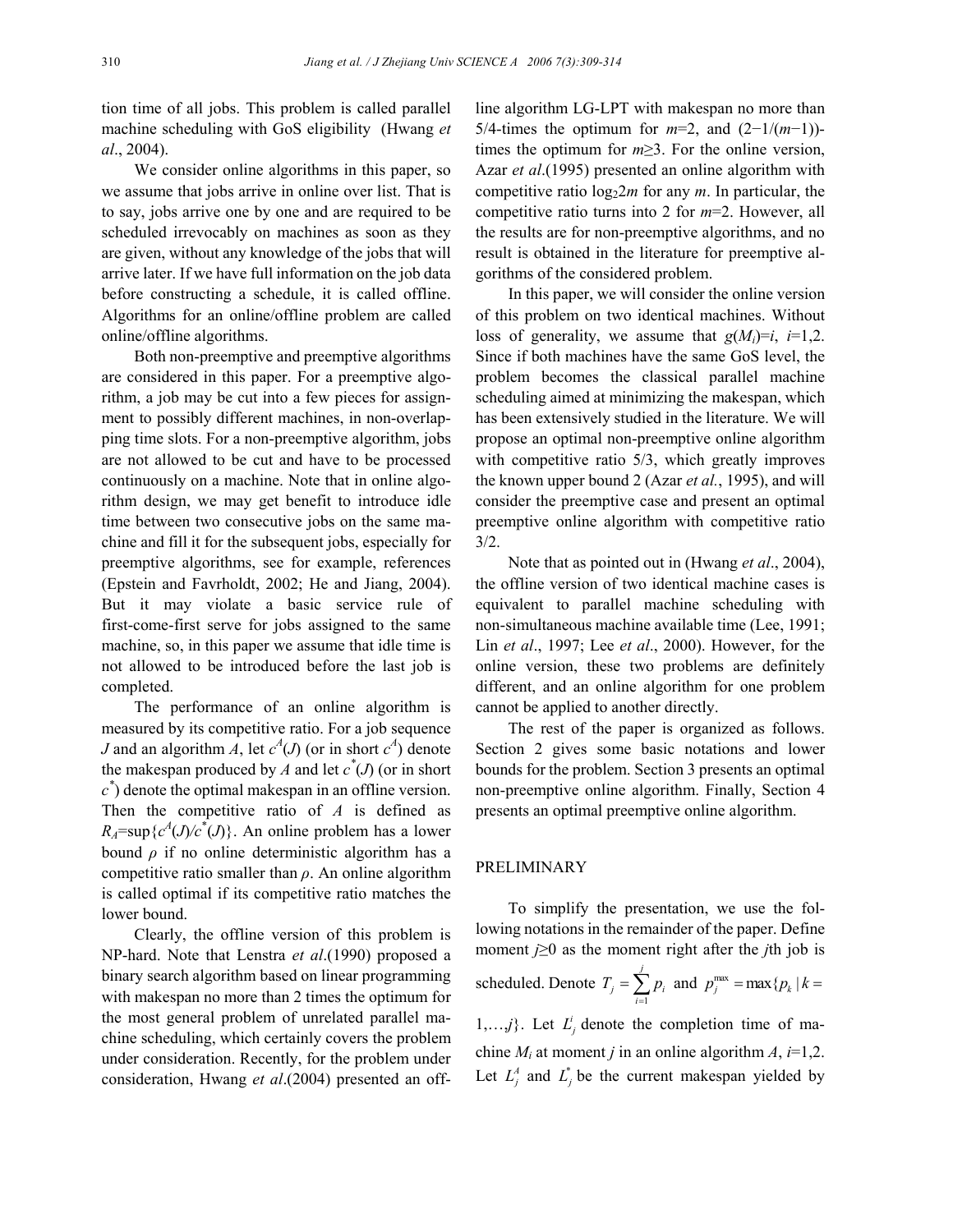algorithm *A* and the optimal makespan at moment *j*, respectively. Then  $c^A = L_n^A$  and  $c^* = L_n^*$ . Let  $P_1 =$  ${p_k|g(p_k)=1, k=1,2,...,n}, P_2={p_k|g(p_k)=2, k=1,2,...,n},$ and  $j = \sum_{p_i \in P_1, i \leq j} P_i$  $S_i = \sum p$  $=\sum_{p_i\in P_i, i\leq j} p_i$ .

**Lemma 1** No matter whether preemption is allowed or not, the optimal makespan is at least  $LB\equiv \max\{p_i^{\max}, T_i/2, S_i\}$  at any moment  $j\geq 1$ .

**Proof** It is clear that the optimal makespan satisfies  $L^*$   $\geq$  max { $p_i^{\text{max}}$ ,  $T_i$  / 2} at any moment *j*. By the definition of the problem, all the jobs in set  $P_1$  can only be processed on machine *M*1, which implies that the optimal makespan is not smaller than the current total size of the jobs in  $P_1$ , that is,  $L_j^* \geq S_j$  according to the

definition of *Sj*. The proof is completed.

**Theorem 1** The competitive ratio of any online non-preemptive algorithm is at least 5/3.

**Proof** We use adversary method to establish the result. Let *A* be an non-preemptive online algorithm with competitive ratio *C*. The first two jobs with  $p_1=p_2=1$  and  $g(p_1)=g(p_2)=2$  arrive. If both of them are assigned to one machine by algorithm *A*, then no more job arrives. It follows that  $c^4 = 2$  and  $c^* = 1$  which imply that *C*≥2. Therefore, we assume that the algorithm schedules the two jobs on different machines. Then the third job with  $p_3=1$  and  $g(p_3)=2$  arrives. If it is scheduled on machine  $M_1$ , then the last job with  $p_4=3$ and *g*(*p*<sub>4</sub>)=1 arrives. Therefore we have  $c^4 \ge 5$  and  $c^* = 3$ , from which it follows that *C*≥5/3. On the other hand, if the third job is scheduled on machine  $M_2$ , then the fourth job with  $p_4=3$  and  $g(p_4)=2$  arrives. If  $p_4$  is assigned to  $M_2$ , then we have  $c^4 = 5$  and  $c^* = 3$ , from which it follows that *C*≥5/3. If the fourth job is assigned to  $M_1$ , we have  $L_4^1 = 4$  and  $L_4^2 = 2$ . Then the last job with  $p_5$ =6 and  $g(p_5)$ =1 arrives. It follows that  $c^4$ =10 and  $c^*$ =6, implying *C*≥5/3.

In summary, we have shown that any online algorithm has a competitive ratio of at least *C*≥5/3. **Theorem 2** The competitive ratio of any preemptive online algorithm is at least 3/2.

**Proof** Similarly, let *A* be an online preemptive algorithm with competitive ratio *C*. The first job with  $p_1$ =1 and *g*( $p_1$ )=2 arrives.  $p_1$  must be assigned completely to a machine (Splitting it would introduce idle time, which is not allowed in our problem). If it is assigned to machine  $M_1$ , then the second and last job

with  $p_2=1$  and  $g(p_2)=1$  arrives. Since  $p_2$  has to be assigned to machine  $M_1$  as  $g(p_2)=1$ , it follows that the makespan of algorithm *A* is 2, while the optimal makespan is 1. So, we have *C*≥2>3/2. On the other hand, if  $p_1$  is assigned to machine  $M_2$ , then when the second job with  $p_2=1$  and  $g(p_2)=1$  arrives, it has to be assigned to machine *M*1. Now both loads of the two machines are 1. Then the third and last job with  $p_3=2$ and  $g(p_3)=2$  arrives. We thus have that the makespan of algorithm *A* is at least 3, while the optimal makespan is 2. Hence, we obtain *C*≥3/2, too.

## AN OPTIAMAL NON-PREEMPTIVE ALGORI-THM

In this section, we present an optimal non-preemptive algorithm for the considered problem, which can be formally described as follows.

## **Algorithm** *H***1**:

0. Let 
$$
L_1^0 = L_2^0 = 0
$$
 and  $j=0$ .

- 1. While job  $p_i$  exists, do {
- 2. If  $p_j \in P_1$ , schedule  $p_j$  on machine  $M_1$ .

3. Else {define 
$$
a = p_j + L_{j-1}^2 - 5L_{j-1}^1
$$
 and

$$
b = p_j + L_{j-1}^1 - 2L_{j-1}^2.
$$

(i) if  $a > 0$  and  $b \le 0$ , schedule  $p_i$  on machine  $M_1$ .

(ii) else schedule  $p_i$  on machine  $M_2$ .}

4. Let  $j=j+1.$ }

**Lemma 2** If  $L_i^2 / 5 \le L_i^1 \le 5L_i^2$  at moment *j*, then we have  $L_i^{H1}/L_i^* \leq 5/3$ .

**Proof**  $L_i^2 / 5 \le L_i^1 \le 5L_i^2$  implies that  $L_i^1 \le 5(L_i^1 + L_i^2)$ /6 and  $L_i^2 \le 5(L_i^1 + L_i^2)/6$ . Hence,  $L_i^{H_1} \le \max\{L_i^1, L_i^2\}$  $1 \leq 5(L_i^1 + L_i^2)/6 = 5T_i/6$ . On the other hand, we have  $L_j^* \ge \max\{p_j^{\max}, T_j/2, S_j\} \ge T_j/2$  due to Lemma 1.

Combining them, we obtain that 1 \*  $5T_i/6$  5  $/2 - 3$  $J_j^{H1}$  5T<sub>*j*</sub> *j j*  $L_i^{H1}$  57  $L_i^*$   $\top$   $T$  $\leq$   $\frac{\sum_{j=1}^{n} x_j - x_j}{n} \leq \frac{3}{n}$ .

**Lemma 3** If  $L_i^1 > 5L_i^2$  at moment *j*, then we have: (a)  $S_i > T_i/2$ ; and (b)  $L_i^{H_1}/L_i^* \leq 5/3$ .

**Proof** (a) Let  $p_k$ ,  $k \leq j$ , be the last job such that  $L_k^1 > 2L_k^2$  and  $L_{k-1}^1 \leq 2L_{k-1}^2$ . That is to say, at any moment  $k \le i \le j$ ,  $L^1$  >  $2L^2$  holds. Then we can conclude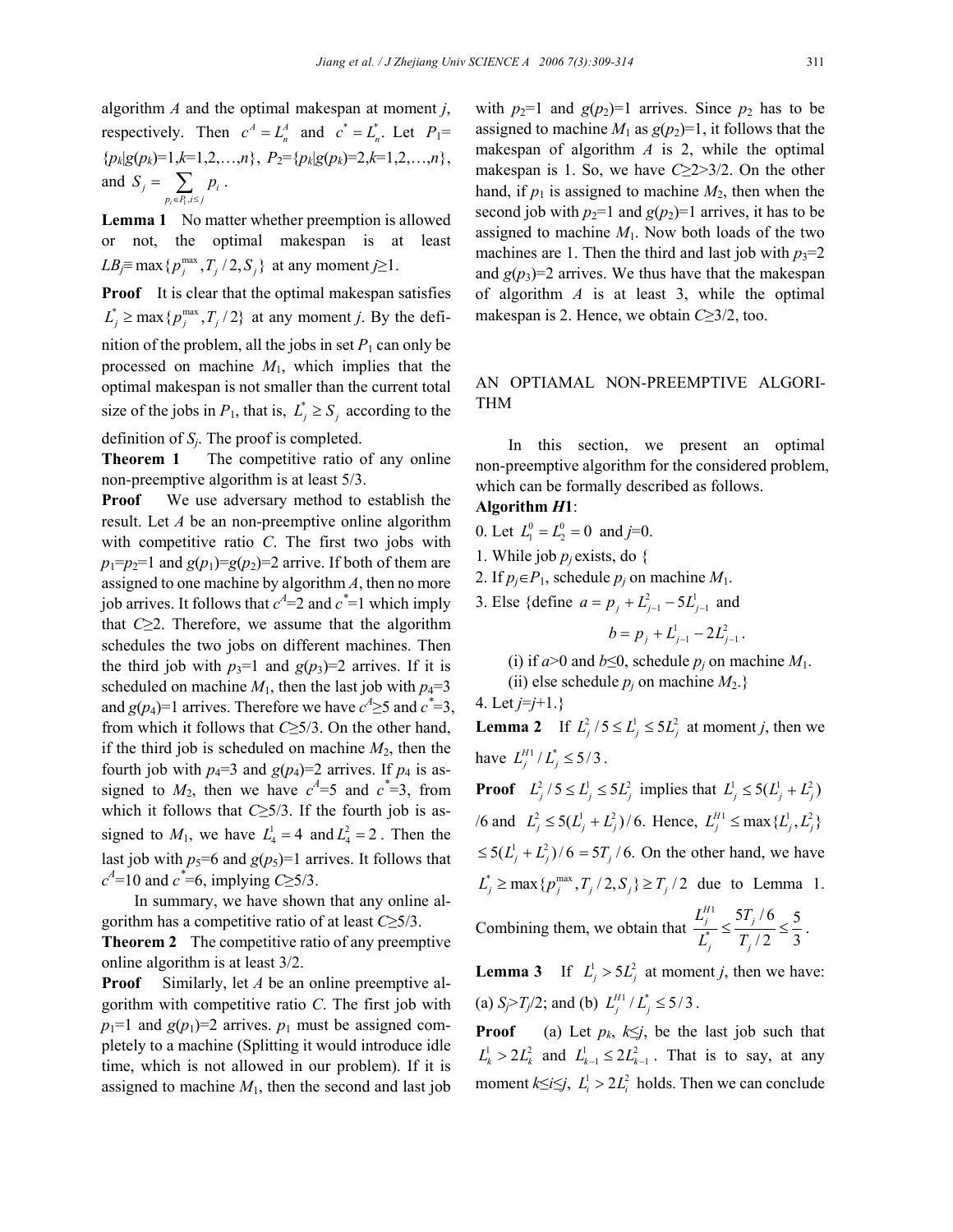that  $p_k \in P_1$  by the algorithm rule.

We claim that, in  $\{p_{k+1}, ..., p_j\}$ , all those jobs assigned to machine  $M_1$  are from set  $P_1$ . To see it, suppose that there is a job  $p_i \in P_2$ ,  $k \le i \le j$ , which is assigned to machine  $M_1$ . It implies that  $p_i$  is scheduled by Step 3(i) of Algorithm *H*1. So, we know that the current value of *b* satisfies *b*≤0, that is,  $L_i^1 \leq 2L_i^2$ , which contradicts the definition of  $p_k$ . Hence, the claim is true. It implies that

$$
S_j \ge L_j^1 - L_{k-1}^1. \tag{1}
$$

From  $L_i^1 > 5L_i^2$  and  $T_i = L_i^1 + L_i^2$ , we obtain that  $L_j^1 > 5T_j / 6$  and  $L_j^2 < T_j / 6$ . And from  $L_{k-1}^1 \leq 2L_{k-1}^2$ , we have  $L_{k-1}^1 \leq 2L_{k-1}^2 \leq 2L_j^2 < T_j/3$ . Combining it with Eq.(1), we have  $S_i > 5T_i / 6 - T_i / 3 = T_i / 2$ .

(b) Lemma 1 implies  $L_i^* \ge \max\{p_i^{\max}, T_i/2, S_i\}$  $\geq S_i$ . Moreover, by  $L_i^1 > 5L_i^2$  and Eq.(1), we have  $L_j^{H1} = L_j^1 \leq S_j + L_{k-1}^1$ . Therefore, we have

$$
\frac{L_j^{H1}}{L_j^*} \le \frac{S_j + L_{k-1}^1}{S_j} = 1 + \frac{L_{k-1}^1}{S_j} < 1 + \frac{T_j/3}{T_j/2} \le \frac{5}{3}.
$$

**Lemma 4** If  $a > 0$  and  $b > 0$  at moment *j*, then we have: (a)  $p_j > T_{j-1}$ , that is,  $p_j = p_j^{\max}$  and  $p_j > T_j/2$ ; and (b)  $L_i^{H1}/L_i^* \leq 5/3$ .

**Proof** (a) By the assumption and definitions of *a* and *b*, we have

$$
p_j > 5L_{j-1}^1 - L_{j-1}^2 \tag{2}
$$

and

$$
p_j > 2L_{j-1}^2 - L_{j-1}^1 \tag{3}
$$

at moment *j*. Suppose  $p_j \le T_{j-1} = L_{j-1}^1 + L_{j-1}^2$ . Then according to Eq.(2), we have  $5L_{j-1}^1 - L_{j-1}^2$  $\langle L_{j-1}^1 + L_{j-1}^2$ , i.e.,  $L_{j-1}^2 > 2L_{j-1}^1$ . On the other hand, from Eq.(3), we obtain that  $2L_{j-1}^2 - L_{j-1}^1 < L_{j-1}^1 + L_{j-1}^2$ , i.e.,  $L_{i-1}^2 < L_{i-1}^1$ . It is a contradiction. Thus we conclude that  $p_j > T_{j-1}$ , and  $p_j = p_j^{\max}$  obviously.

(b) From Lemma 1, we have  $L_i^* \ge \max \{ p_i^{\max}, p_i^{\max} \}$  $T_i / 2, S_i$   $\ge p_i^{\max} = p_i$ . From (a), we have  $L_i^{H_1} = L_i^2$  $p_j + L_{j-1}^2$ . From Eq.(3), we have  $2L_j^2 < p_j + L_{j-1}^1 = T_j$  $-L_{j-1}^2$ , resulting in  $L_{j-1}^2 < T_j/3$ . Thus we have

$$
\frac{L_j^{H1}}{L_j^*} \le \frac{p_j + L_{j-1}^2}{p_j} = 1 + \frac{L_{j-1}^2}{p_j} < 1 + \frac{T_j/3}{T_j/2} \le \frac{5}{3}.
$$

**Theorem 3** The competitive ratio of Algorithm *H*1 is 5/3. Thus it is optimal.

**Proof** We show that  $L_i^{H_1}/L_i^* \leq 5/3$  holds for every *j*=1,2,…,*n* by induction method. The result is trivially true at moment 1. Assume  $L_{j-1}^{H_1}/L_{j-1}^* \leq 5/3$  holds at moment *j*–1 (*j*≥2). Now we consider  $p_j$  (*j*≥2). Two cases are considered according to the value of  $g(p_i)$ . **Case 1** *g*( $p<sub>i</sub>$ )=1. By the algorithm rule,  $p<sub>i</sub>$  is assigned

to machine *M*1.

(a) If  $L_i^2/5 \le L_i^1 \le 5L_i^2$ , then we have  $L_i^{H_1}/L_i^* \leq 5/3$  due to Lemma 2.

(b) If  $L_i^1 < L_i^2 / 5$ , since  $p_i$  is assigned to machine *M*<sub>1</sub>, we know that  $L_j^2 = L_{j-1}^2$ . Hence,  $L_j^{H1} = L_j^2 = L_{j-1}^2$  $= L_{j-1}^{H1}$ , that is, the current makespan yielded by *H*1 is unchanged after assigning job  $p_j$ . Because  $L^* \ge L^*_{j-1}$ , we obtain  $L_j^{H1} / L_j^* \le L_{j-1}^{H1} / L_{j-1}^* \le 5/3$  by induction.

(c) If  $L^1_i > 5L^2_i$ , we obtain the result directly from Lemma 3.

**Case 2** *g*( $p<sub>j</sub>$ )=2. We distinguish three subcases according to the assignment of *pj*.

**Subcase 2.1** *a*≤0. It implies that  $p_j$  is scheduled on machine  $M_2$  and  $L_i^2 \leq 5L_i^1$ , i.e.,  $L_i^1 \geq L_i^2/5$ . Moreover, if  $L_i^1 \leq 5L_i^2$ , we can obtain  $L_i^{H_1}/L_i^* \leq 5/3$  due to Lemma 2. If  $L_i^1 > 5L_i^2$ , since  $p_i$  is assigned to machine *M*2, we can conclude that the current makespan yielded by  $H1$  is unchanged after assigning job  $p_i$ , that is,  $L_j^{H1} = L_j^1 = L_{j-1}^1 = L_{j-1}^{H1}$ , from which it follows that  $L_j^{H1} / L_j^* \leq L_{j-1}^{H1} / L_{j-1}^* \leq 5/3$  by induction.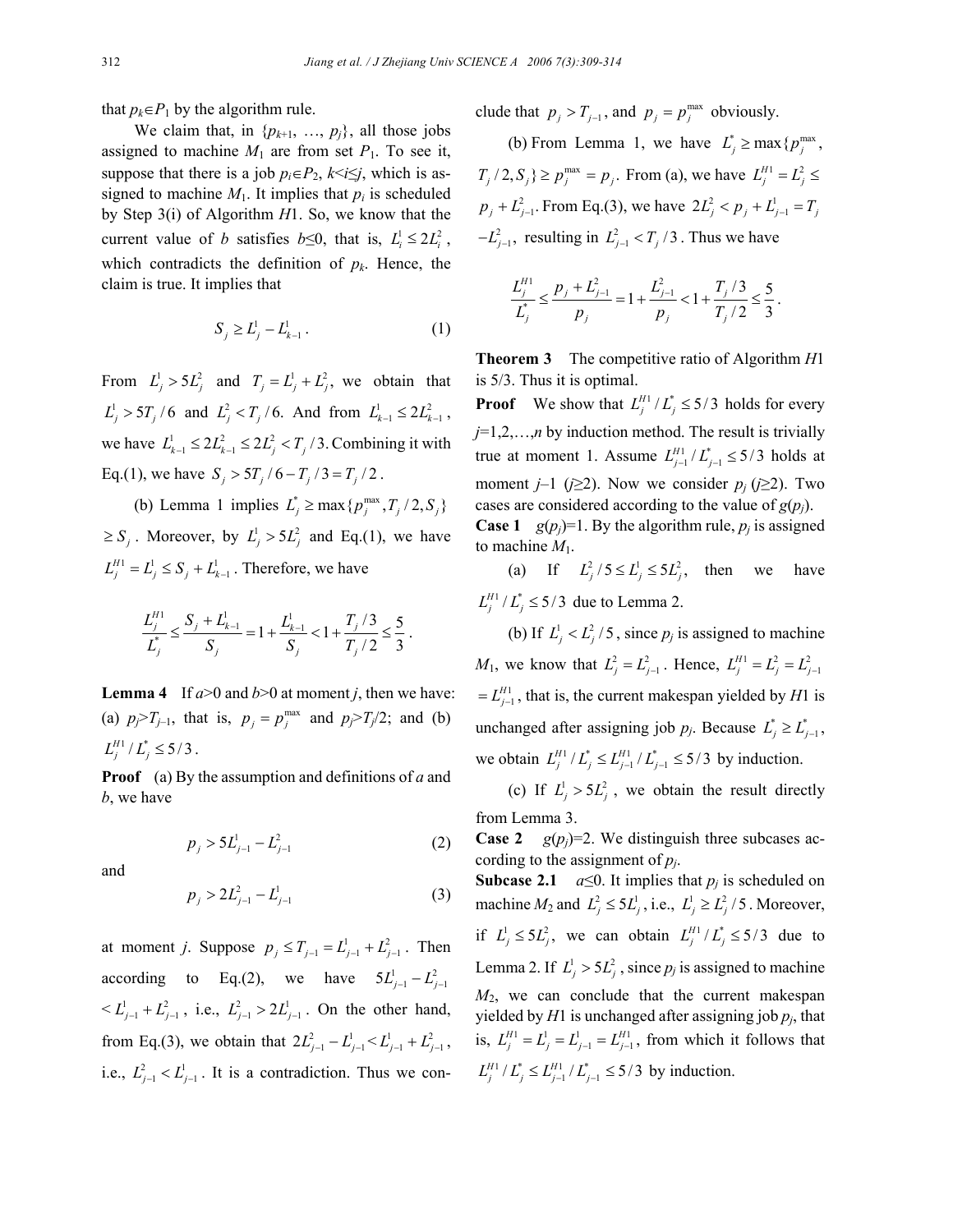**Subcase 2.2** *a*>0 and *b*≤0. It implies that *p<sub>i</sub>* is scheduled on machine  $M_1$  and  $L^1_j \leq 2L^2_j$ . Moreover, if  $L_i^1 \geq L_i^2/5$ , we can obtain  $L_i^{H_1}/L_i^* \leq 5/3$  due to Lemma 2. If  $L_i^1 < L_i^2 / 5$ , we have  $L_i^{H_1} / L_i^* \leq 5/3$  by the same argument for (b) of Case 1.

**Subcase 2.3**  $a>0$  and  $b>0$ . It is easy to obtain  $L_i^{H_1}/L_i^* \leq 5/3$  by Lemma 4.

We have thus proved that  $L_i^{H_1}/L_i^* \leq 5/3$ . Moreover, Algorithm *H*1 is optimal by Theorem 1.

### AN OPTIAMAL PREEMPTIVE ALGORITHM

In this section, we present an optimal preemptive algorithm for the considered problem, which can be formally described as follows.

## **Algorithm** *H***2**:

- 0. Let  $L_1^0 = L_2^0 = 0$  and *j*=0.
- 1. While job  $p_i$  exists, do {
- 2. If  $p_i \in P_1$ , schedule  $p_i$  on machine  $M_1$ .

3. Else {

compute the value of  $LB<sub>i</sub>$  according to Lemma 1.

(i) if  $L_{j-1}^2$  $L_{j-1}^2 + p_j \leq \frac{3}{2} L B_j$ , schedule  $p_j$  on machine *M*2 completely.

(ii) else schedule the part  $\frac{3}{2}LB_{i}-L_{i-1}^{2}$ 3  $\frac{3}{2}LB_j - L_{j-1}^2$  of  $p_j$  on machine  $M_2$  and the leftover on machine  $M_1$ .

} 4. Let  $j=j+1.$ }

Clearly, to show the feasibility of Algorithm *H*2, we only need to prove that the assignment of the job  $p_i$ scheduled by Step 3(ii) is feasible, that is, the time slots assigned to  $p_i$  on two machines do not overlap. Furthermore, to obtain that the competitive ratio of *H*2 is 3/2, it suffices to verify  $L_i^{H2}/L_i^* \leq 3/2$  for  $p_j ∈ P_1$  since the assignment of  $p_j ∈ P_2$  satisfies  $L_i^{H2}/L_i^* \leq 3/2$  obviously (because of the algorithm rule of Step 3). The detailed arguments begin with the following lemma.

**Lemma 5** Algorithm *H*2 is feasible.

**Proof** As stated above, we only have to show the time slots assigned to  $p_i$  in Step 3(ii) do not overlap, which is equivalent to showing

$$
L_j^1 = L_{j-1}^1 + p_j - \left(\frac{3}{2}LB_j - L_{j-1}^2\right) \le L_{j-1}^2,
$$
 (4)

i.e., 
$$
L_{j-1}^1 + p_j \leq \frac{3}{2}LB_j
$$
. (5)

We prove Eq.(5) by contradiction. Suppose

$$
L_{j-1}^1 + p_j > \frac{3}{2} L B_j.
$$
 (6)

Note that the algorithm rule in Step 3(ii) implies

$$
L_{j-1}^2 + p_j > \frac{3}{2} L B_j.
$$
 (7)

By Eqs.(6), (7) and Lemma 1, we have  $L_{j-1}^{1} + p_{j}$  $+L_{i-1}^2 + p_i > 3LB_i \geq 3T_i/2$ . Since  $T_i = T_{i-1} + p_i = L_{i-1}^1 +$  $L_{i-1}^2 + p_i$ , we obtain

$$
p_j > T_j/2. \tag{8}
$$

It follows that  $p_i = p_i^{\max}$ , and  $LB_i \geq p_i$  by Lemma 1. Then we have  $L_{j-1}^1 + p_j > 3p_j/2$  and  $L_{j-1}^2 + p_j > 3p_j/2$ from Eqs.(6) and (7). Combining them with  $T_i = T_{i-1} + p_i = L_{i-1}^1 + L_{i-1}^2 + p_i$ , we obtain that  $p_j < T_j/2$ , which contradicts Eq.(8). Thus Eq.(5) holds. The proof is completed.

**Lemma 6** Suppose that there exists at least one job in  $P_2$  for which a part of this job is processed on machine  $M_1$ , and let  $p_l$  be the last of such a job. Then we have  $L_l^1 \leq L_l^2$ .

**Proof** From the algorithm description, we can see that the job  $p_l$  must be processed by Step 3(ii). With an argument analogous to the proof of Eq.(4), we can obtain that  $L_l^1 \leq L_{l-1}^2$ . As  $L_{l-1}^2 \leq L_l^2$  holds trivially, we have  $L^1_l \leq L^2_l$ .

**Theorem 4** The competitive ratio of Algorithm *H*2 is 3/2. So it is optimal.

**Proof** By Lemma 1 we have  $L_j^* \geq LB_j$ . Therefore, to obtain  $L_j^{H2}/L_j^* \leq 3/2$ , it suffices to show  $L_i^{H2}/LB_i \leq 3/2$ . We distinguish two cases according